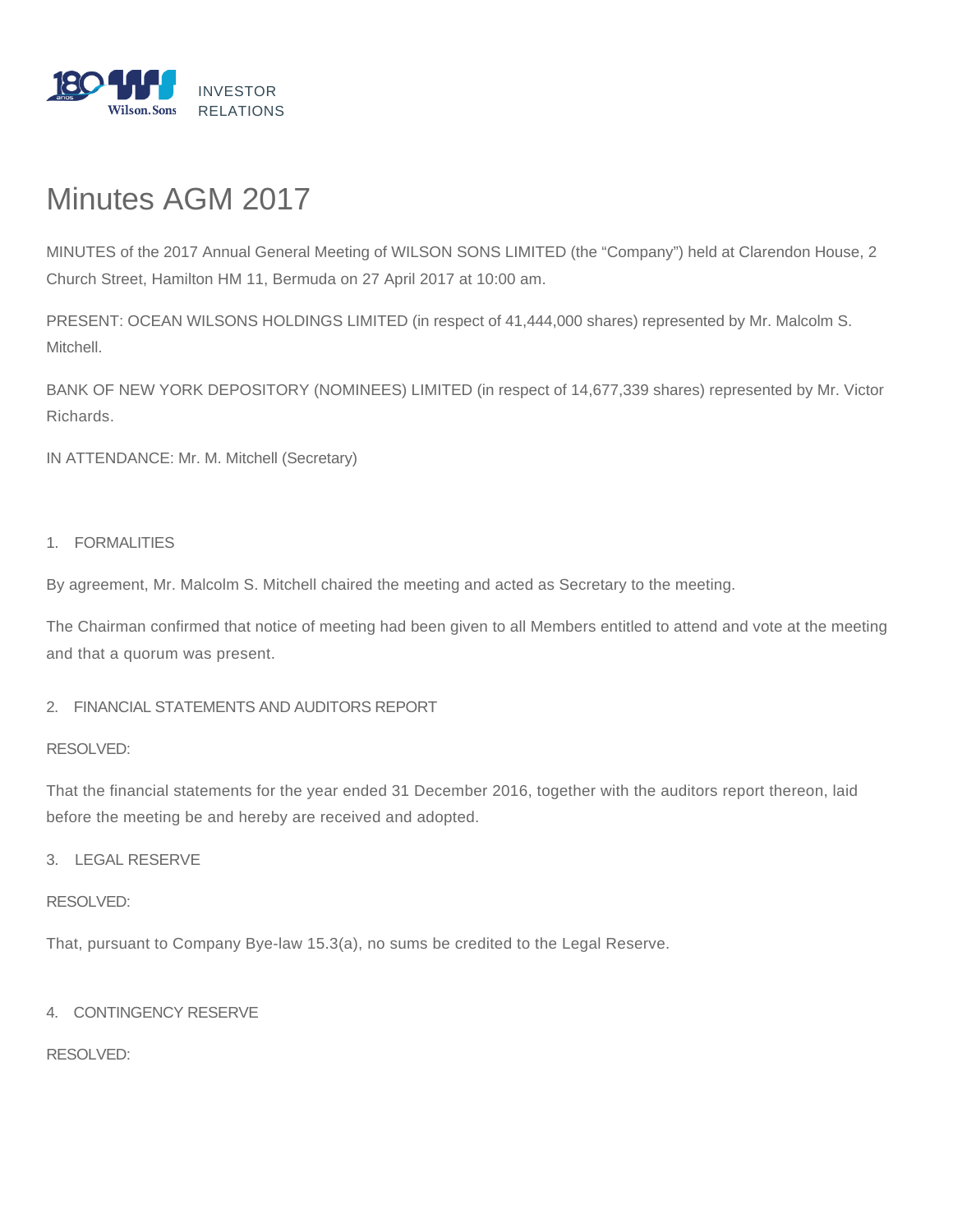That, pursuant to Company Bye-law 15.3(b), no sums be set aside to the Contingency Reserve.

## 5. DISTRIBUTION TO SHAREHOLDERS

#### RESOLVED:

Pursuant to Bye-law 15, that USD 36,994,880.00 be made available for distribution to members at the discretion of the Board.

## 6. APPOINTMENT OF AUDITORS

#### RESOLVED:

That Ernst & Young be and are hereby appointed as auditor of the Company, to hold office from the conclusion of this Annual General Meeting until the conclusion of the next Annual General Meeting at which the Company's financial statements are presented.

#### 7. REMUNERATION OF AUDITORS

#### RESOLVED:

That the Board of Directors of the Company be and are hereby authorised to establish the remuneration of the auditor.

#### 8. DIRECTORS

#### RESOLVED:

(i) That the number of Directors be six (6); and

(ii) That each of the following persons be and is hereby re-elected and appointed as a Director of the Company until the conclusion of the 2019 Annual General Meeting or until their appointment is terminated in accordance with the Bya-Laws:

 Mr. Cezar Baiao Mr. William Henry Salomon Mr. Claudio Marote Mr. Jose Francisco Gouvea Vieira Mr. Andres Rozental Mr. Claudio Frischtak

#### 9. APPOINTMENT OF CHAIRMAN AND DEPUTY CHAIRMAN OF THE BOARD

#### RESOLVED:

That Mr. José Francisco Gouvêa Vieira be and is hereby appointed to serve as Chairman of the Board of Directors until the conclusion of the 2018 Annual General Meeting.

#### RESOLVED:

That Mr. William Henry Salomon be and is hereby appointed to serve as Deputy Chairman of the Board of Directors until